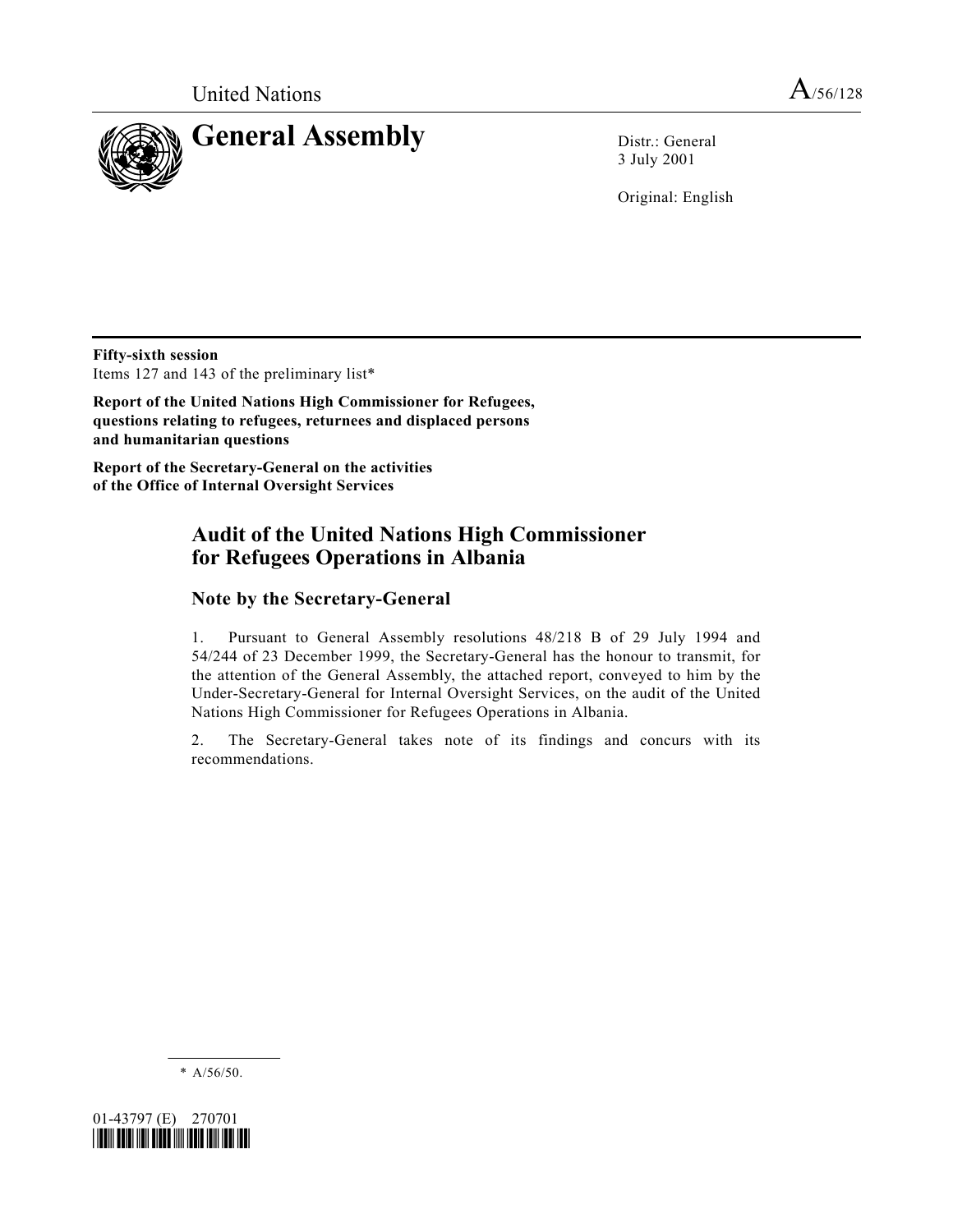#### *Summary*

#### **A. Introduction**

In March 1999, an estimated 450,000 Kosovars fled to Albania. In June 1999, after the cessation of hostilities, the overwhelming majority of these refugees repatriated spontaneously to Kosovo. During the emergency period and thereafter, the Office of the United Nations High Commissioner for Refugees (UNHCR) spent approximately \$56 million for "emergency assistance to Kosova refugees in Albania".

In November 1999, the Office of Internal Oversight Services (OIOS) conducted an audit of the UNHCR operations in Albania covering the 1999 emergency phase and the post-emergency phase through October 1999. To determine whether the problems identified during the audit had been resolved, OIOS conducted a follow-up audit in November 2000. A draft of the present report was shared with the UNHCR coordinator for south-eastern European operations whose comments have been reflected, as appropriate, in the final report.

#### **B. Results in brief**

The initial audit disclosed serious shortcomings in the management of the emergency operation by UNHCR and its implementing partners:

- Procurement by UNHCR and its implementing partners did not always meet UNHCR procurement standards, nor did it achieve best value for money;
- Assets and commodities were not properly tracked and thus could not be fully accounted for;
- Programme monitoring of and budgetary control by implementing partners were inadequate;
- Taxes levied on purchases made by UNHCR and its partners were not refunded;
- Staffing during the emergency phase was inadequate and suffered from frequent turnover.

The follow-up audit showed that UNHCR had made significant progress in addressing the problems resulting from the initial shortcomings. Specifically, UNHCR has:

- Improved procurement procedures;
- Introduced a requirement for pre-qualification of implementing partners prior to delegating major procurement to them;
- Identified assets valued at an estimated \$8.7 million, which had not been accounted for at the time of the initial OIOS audit;
- Strengthened controls over the remaining commodities and the tracking of stock movements;
- Obtained a refund of taxes levied on purchases made directly by UNHCR.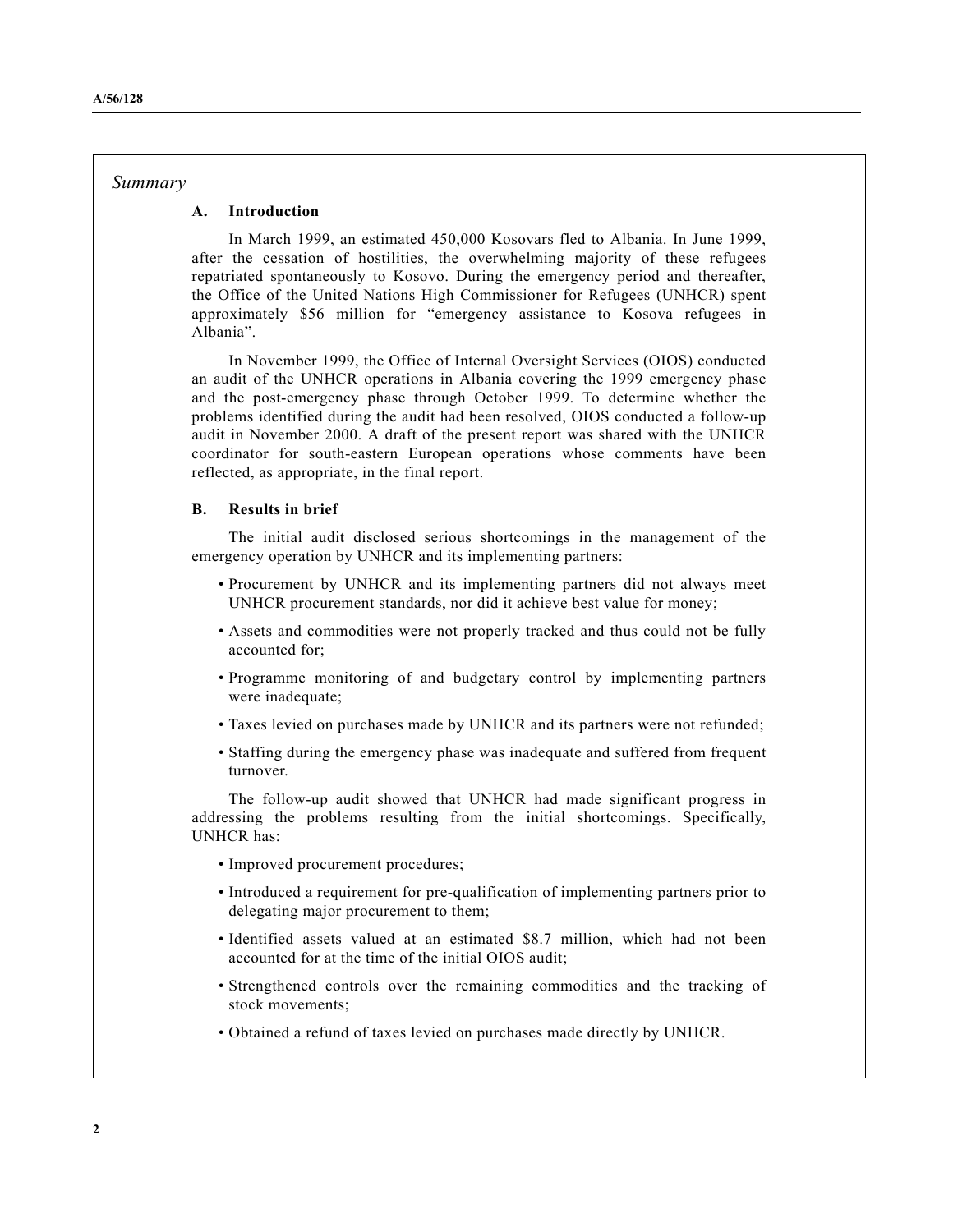OIOS found, however, that UNHCR could still improve:

- The staffing of emergency operations to ensure the continuity of operations and proper systems of internal control;
- The monitoring of partners to ensure that project objectives are achieved, on a timely basis, within the agreed budget, and with proper and timely financial reporting;
- Its asset management system to more accurately reflect both assets on hand and those provided to partners.

#### **C. Recommendations**

OIOS recommends that:

- UNHCR should ensure that emergency operations are adequately staffed with key positions in programme, finance and supply chain management and are filled on time, rotation is kept to a workable minimum and, where required, appropriate handover arrangements are in place;
- UNHCR should ensure that adequate systems for the tracking of assets and commodities are established immediately from the beginning of an emergency;
- UNHCR should review its rules and procedures for financial management, procurement and asset management to determine whether these should fully apply to emergency operations or whether certain exemptions are required under a formally declared emergency;
- UNHCR should renegotiate, as appropriate, existing cooperation agreements with host Governments to ensure that tax exemptions granted to UNHCR under the 1946 Convention on the Privileges and Immunities of the United Nations are extended to programme purchases made by implementing partners with UNHCR funds. Without such tax exemptions, local purchases by implementing partners should be kept to a minimum.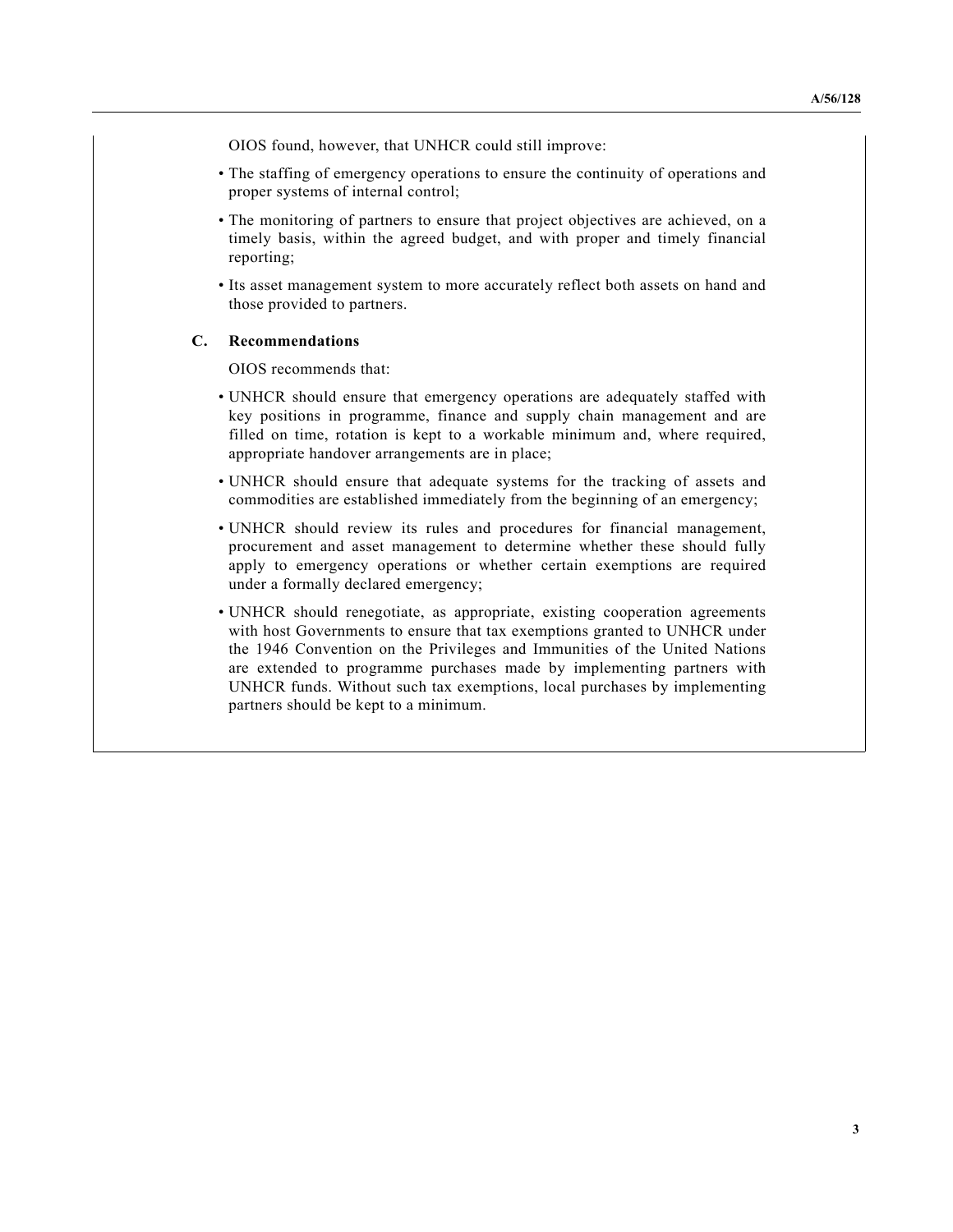# Contents

|          | Paragraphs | Page |
|----------|------------|------|
|          | $1 - 3$    | 5    |
| Н.       | $4 - 11$   | 5    |
| III.     | $12 - 15$  | 6    |
| $IV_{-}$ | $16 - 17$  | 7    |
| V.       | $18 - 24$  | 8    |
| VI.      | $25 - 28$  | 9    |
| VII.     | $29 - 33$  | 9    |
| VIII.    | $34 - 37$  | 10   |
| IX.      | $38 - 39$  | 11   |
|          | $40 - 41$  | 11   |
| XL       |            |      |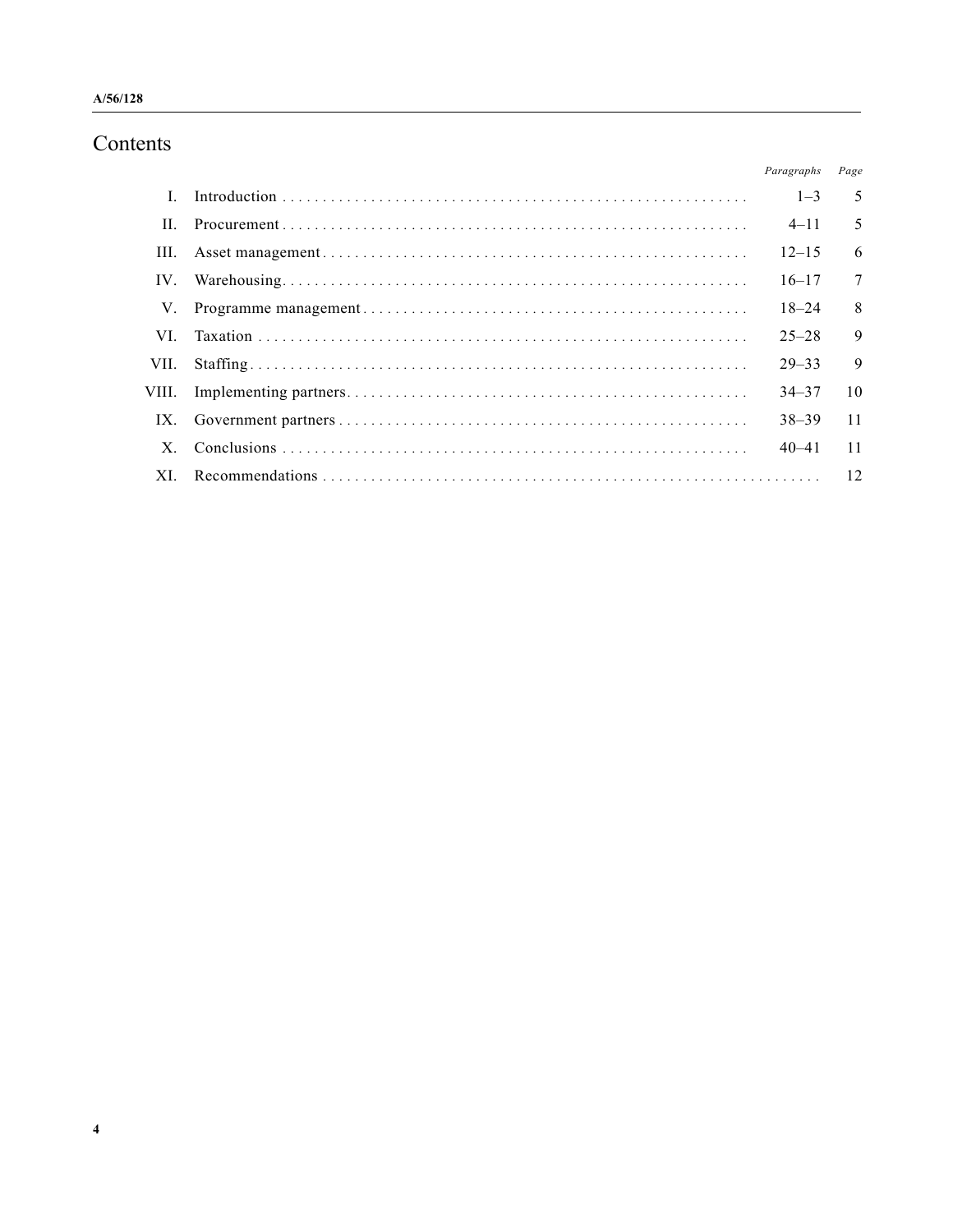## **I. Introduction**

1. In March 1999, an estimated 450,000 Kosovars fled to Albania. Following the withdrawal of Yugoslav forces from Kosovo in June 1999, the overwhelming majority of refugees spontaneously repatriated within a period of days, an unprecedented occurrence. From the outset, UNHCR was responsible for coordinating humanitarian activities and for providing emergency relief, supplies and temporary shelter and subsequently assisting the refugees to return home. The accelerated repatriation was unforeseen and emergency activities, such as building transit centres and camps, became unnecessary after the refugees' departure. Consequently, funds originally allocated for emergency assistance to refugees were redirected to building infrastructure and developing the local economy in gratitude to the Government and people of Albania for opening its borders to, and housing, the refugees. Funds were also used to rehabilitate campsites and other facilities used by the thousands of refugees during their stay. The emergency operations in Albania represented a significant effort in terms of UNHCR human and financial resources. Total funds spent under project 99/YU/ALB/EM/170 entitled "Emergency assistance to Kosova refugees in Albania" amounted to \$56 million.

2. In November 1999, the Office of Internal Oversight Services (OIOS) conducted an audit of the UNHCR operations in Albania. The main objectives of the audit were to determine whether UNHCR had established adequate internal controls over the programme activities implemented; had adequately safeguarded assets and commodities; and had complied with applicable regulations, rules and procedures. The audit was conducted in accordance with general and specific standards for the professional practice of internal auditing in United Nations organizations. In assessing the activities undertaken, OIOS took into account the emergency character of the operation. The audit focused on programme activities and covered the emergency phase from April to mid-July 1999 and the post-emergency phase, through October 1999.

3. The audit identified a number of systemic problems. Initial findings and recommendations were communicated to UNHCR in February 2000, to which UNHCR responded generally in a positive manner. A final audit report was submitted to UNHCR in September 2000. After receiving the reply of UNHCR, OIOS conducted a follow-up review in November 2000 in order to reassess the operations because of their significance. A draft of the present report was shared with the UNHCR Coordinator for south-eastern European operations whose comments have been reflected, as appropriate, in the final report. UNHCR has not provided additional comments on the final version of the report.

# **II. Procurement**

4. During the emergency phase, UNHCR Albania delegated a major part of the procurement to implementing partners. UNHCR Albania did so without any assurance that the partners had proper procurement systems in place or were able to meet generally accepted procurement standards. Furthermore, UNHCR Albania did not seek advice from the Supply and Transport Section at UNHCR headquarters to determine the most favourable option in terms of costs, delivery times and standardization. OIOS found no evidence that procurement by partners was more efficient in terms of cost and delivery times. On the contrary, the auditors discovered numerous problems.

5. One partner spent UNHCR funds totalling \$975,000 for the purchase of 39 second-hand buses, an average price of about \$25,000 per bus. The purchase of the buses was based on informal quotations obtained by the partner from three international suppliers. According to the partner, the offers were submitted to UNHCR Albania, which made the selection. The age of the buses ranged between 15 and 22 years with speedometer readings averaging more than 460,000 kilometres. While 22 buses were redeployed to Kosovo for use in the so-called "confidence-building bus shuttle", 17, purchased at a cost of about \$425,000, were in such poor condition that their estimated aggregate value was only \$19,000, less than one year later. UNHCR Albania engaged a mechanic to examine the buses and determine their condition. He identified a variety of problems and estimated that the rehabilitation of the 17 buses would require an additional investment of some \$121,000. The mechanic further estimated that similar buses in excellent functional condition would cost less than \$6,000 in the local market. The buses were eventually donated, in December 2000, to the Government of Albania, for use in its operations.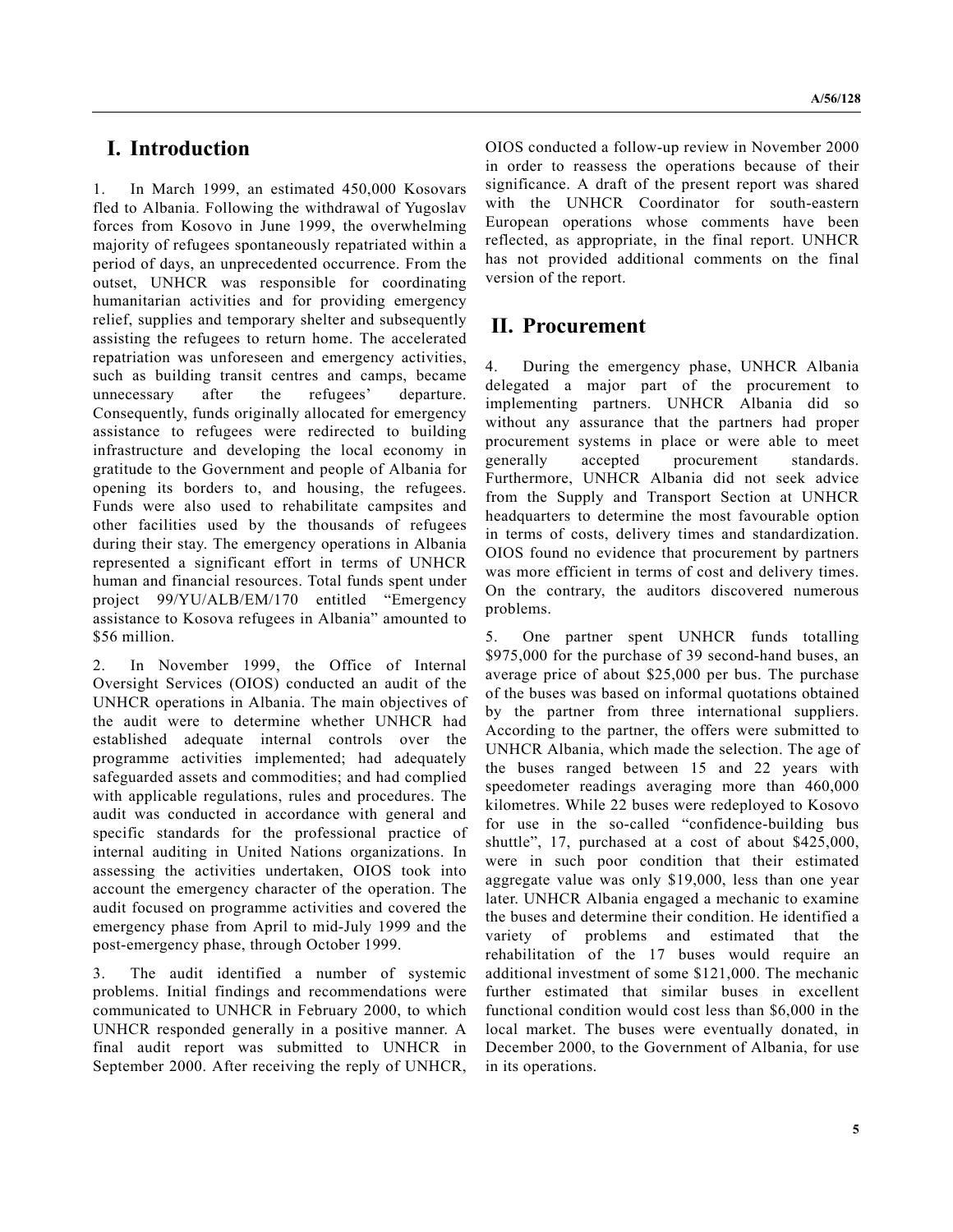6. *The partner claimed having followed UNHCR procurement policies and explained that UNHCR had given a very limited period in which to plan and implement the project of transporting the refugees back to Kosovo. It indicated that it had only a few days to plan the operation and only three weeks to fully implement it by having 40 buses, 17 trucks, 3 mobile workshops and 10 light vehicles and sufficient staff established on the ground. The partner also stated that it had strongly urged UNHCR to procure the vehicles through the UNHCR Supply and Transport Section, but was requested by UNHCR to do the procurement itself. The partner also said that the short time period precluded it from canvassing the market for additional potential suppliers. UNHCR Albania confirmed the partner's version. UNHCR headquarters stated that it had no information indicating it would have been possible to procure a large number of buses from any local supplier in a short period of time*.

7. OIOS noted that the 22 buses sent to Kosovo for use in this confidence-building bus shuttle were operational but were subject to frequent mechanical failure and required ongoing repairs and maintenance, as cited in the partner's internal documents. OIOS is concerned that, overall, little value was received for the \$1 million invested. Furthermore, the selection of the supplier by UNHCR Albania, with the purchase made through the partner, circumvented normal UNHCR procurement procedures, thus foregoing the technical expertise of the UNHCR Supply and Transport Section and avoiding scrutiny by the UNHCR headquarters Committee on Contracts. OIOS believes that the absence of such scrutiny was not beneficial for the programme.

8. *In response to the audit recommendations and in view of the experience with procurement by implementing partners in other operations, UNHCR has recently amended the Governing Clauses for UNHCR Agreements, making a pre-qualification of partners in meeting UNHCR procurement standards a condition for delegating procurement exceeding \$20,000 to implementing partners*. OIOS welcomes this policy change and is confident that it will contribute to making procurement on behalf of UNHCR more transparent, efficient and competitive.

9. Prior to the emergency, UNHCR Albania had contracted warehouse space from a company. During the emergency, UNHCR required additional space and rented various warehouses in Durres from the same company. The company also provided stevedores and trucking and transport services. UNHCR Albania did not conduct competitive bidding owing to the emergency. The approval of UNHCR headquarters Committee on Contracts was not sought, although the cumulative contracts awarded to this single supplier for these particular services during the emergency totalled approximately \$500,000. This amount substantially exceeded the threshold of \$100,000, which requires contract awards to be submitted to the Committee on Contracts. Furthermore, the amounts charged and the rates applied by the contractor exceeded those stipulated in the contract. *UNHCR Albania indicated that it had used this company for these services because it was the most qualified and was capable of responding quickly during emergency operations*.

10. The 1999 warehouse contract included certain services, such as extra stevedores, which were billed as provided. UNHCR paid for all services billed, but OIOS could find no evidence that UNHCR had actually verified the validity and accuracy of the invoices. Given that the company charged UNHCR amounts that exceeded the contracted amount, OIOS believes staff should have adequately documented that all invoices had been verified prior to payment.

11. The follow-up review found that procurement activities in 2000 were generally well administered and organized, a marked improvement over the situation identified earlier. *UNHCR Albania had awarded a new contract for warehousing and transport services on the basis of competitive bidding after obtaining the approval of the Committee on Contracts*.

## **III. Asset management**

12. In the beginning of the emergency, many assets were distributed without adequate tracking, weakening control over them. This omission was compounded by the fact that some partners regarded the assets as their property. Consequently, when the emergency ended, certain partners transported assets to areas outside Albania, without informing or obtaining approval from UNHCR. At the time of the initial audit, UNHCR Albania had just begun verifying the assets provided to, or purchased by, the partners with UNHCR funds.

13. OIOS recommended that UNHCR properly identify and account for all assets as soon as possible. During the follow-up audit, OIOS noted substantial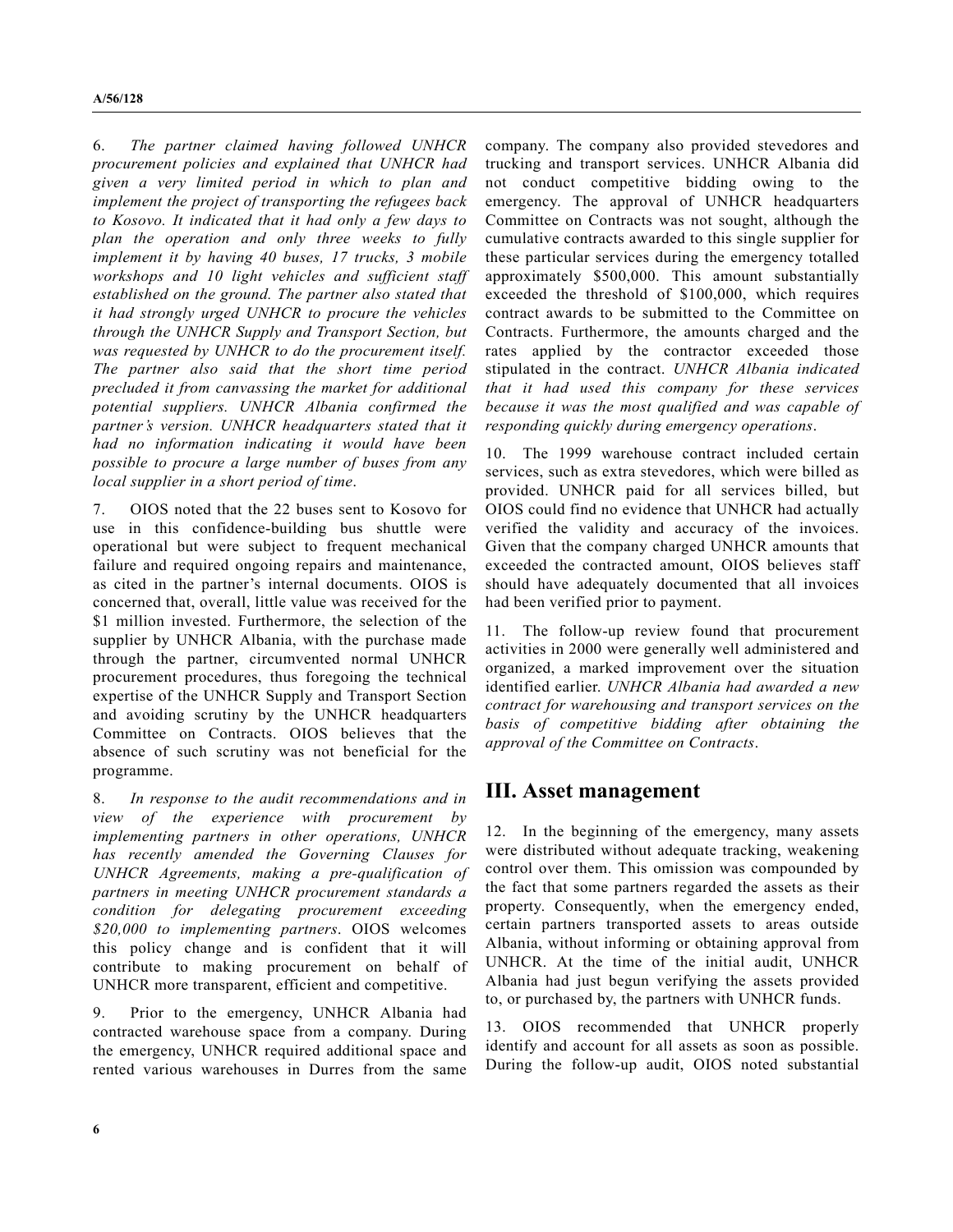improvement in this area. According to the UNHCR asset management system, about \$8.7 million in assets had been identified as belonging to UNHCR. UNHCR Albania accomplished this through an extensive exercise, which was still ongoing as of December 2000, a year and a half after the end of the emergency. OIOS commends the current staff of UNHCR Albania for the efforts made and results achieved so far. Nevertheless, had sufficient attention been paid to the asset management function at the inception of the emergency, UNHCR Albania would not have had to invest significant staff resources to identify its assets after the fact.

14. Notwithstanding this marked improvement, the auditors found some areas that could be strengthened. Information contained in the UNHCR asset management system, which also tracks assets held by UNHCR partners, did not always reconcile with the partners' own records. OIOS also noted that partners no longer involved in UNHCR activities had retained assets, such as telecommunications equipment and computers, a year or more after the planned activities had ceased. OIOS believes that assets should be retrieved from partners after the completion of the project on a timely basis in order to make much-needed assets available for redeployment to other operations and to minimize the risk of loss and deterioration.

15. In 1999, UNHCR Albania informed the Government of Albania that it was transferring ownership of vehicles to the Government of Albania, in recognition of the support given during the refugee emergency. However, UNHCR Albania did not seek prior approval from the headquarters Asset Management Board, as is required. The case was processed by the local Asset Management Board and, in June 2000, sent to the headquarters Board, which approved the transfer of ownership of the vehicles, valued at \$192,000, in December 2000. OIOS noted that, at the time of the follow-up audit, the vehicles used by government agencies retained UNHCR license plates. Since UNHCR may be held responsible for any accident caused by vehicles bearing its license plates, retrieving them is important in order to limit its liability. At the time of writing the present report, only 6 out of 34 license plates had been retrieved. *UNHCR Albania explained that various attempts to recover the license plates from the Government had so far been unsuccessful. UNHCR Albania has sought the assistance at the highest levels of the Government of*

*Albania and has formally notified the Government that it declines any responsibility for damage caused to or by such vehicles carrying UNHCR number plates*.

## **IV. Warehousing**

16. During the period March to August 1999, nonfood items, such as tents, blankets and mattresses, valued at more than \$12 million, arrived in Albania, but not all commodities were systematically tracked. The UNHCR inventory system, the commodity tracking system (CTS) did not start to operate in Albania until mid-May 1999 and the users experienced technical problems at least for several months thereafter, reducing its effectiveness. As many shipments were being sent directly by nongovernmental organizations, Governments and bilateral donors, UNHCR Albania informed the auditors that many items entered Albania without any identifiers, especially during the first weeks of the emergency, making it virtually impossible to initially track the items. In addition, to facilitate the movement of goods, trucks were loaded directly from the cargo carriers for transport to the camps without all the items having been counted or identified. OIOS thus was unable to determine conclusively whether commodities delivered to the country ultimately had been received by the intended recipients, UNHCR and the refugees. *UNHCR indicated that none of the seven UNHCR field offices operating during the emergency experienced any shortfalls*. Further, CTS crashed in August 1999 and UNHCR Albania therefore decided to start anew with reliable data by doing a physical count of the commodities in the main warehouses.

17. The commodities in the main warehouses consequently were physically counted for the first time in September 1999 and numerous discrepancies were revealed between the items in the warehouses and the amounts recorded in CTS as of August 1999. It was decided that the information derived from the physical count in the main warehouses would become the starting point for tracking commodities. A complete verification and reconciliation of items delivered during the emergency phase therefore was no longer possible. In July 2000, a major part of the items held in Albania were redeployed to the Eritrea emergency operation. Subsequently, all warehouses were consolidated into one. A physical count of the remaining items was conducted in October 2000 and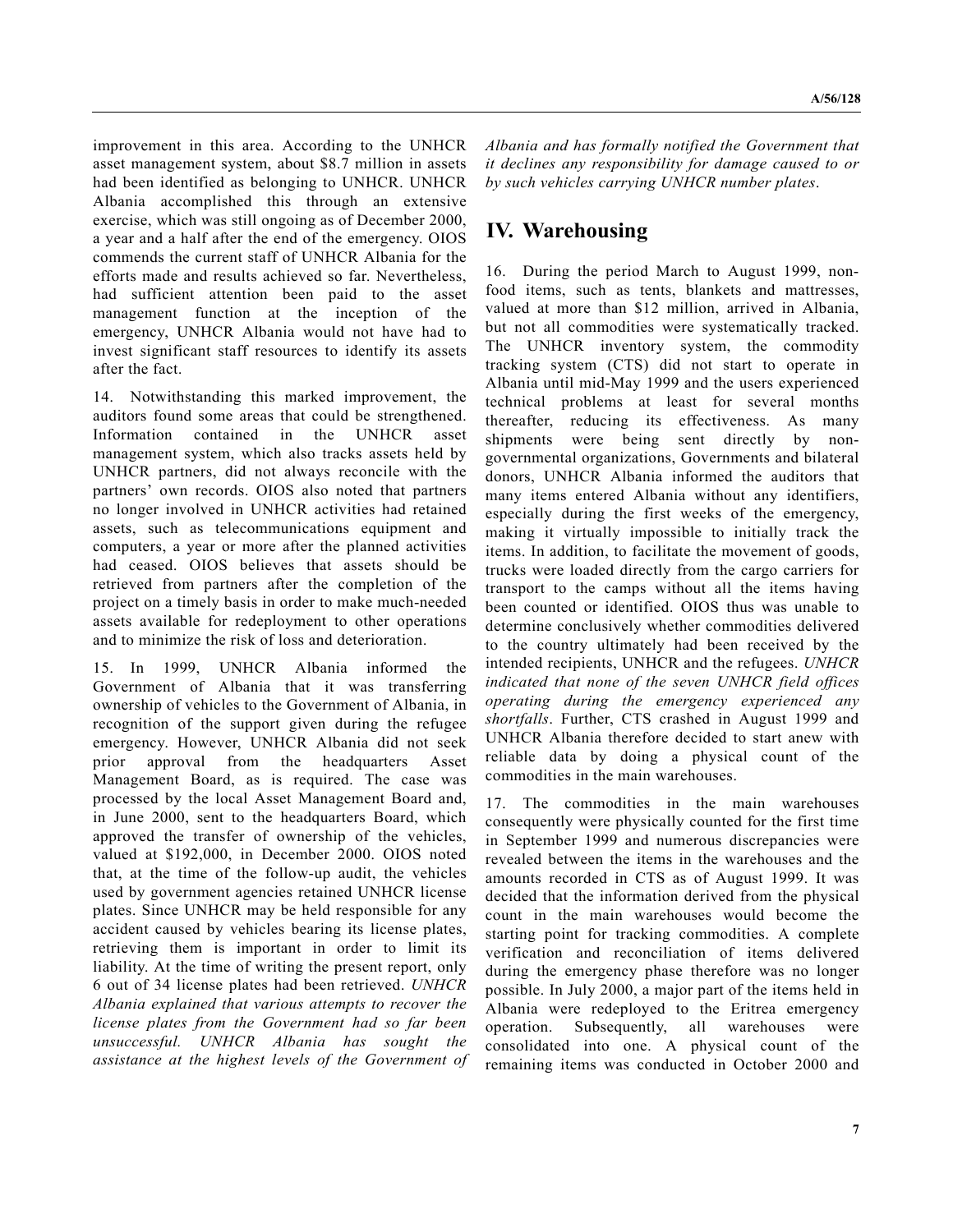revealed only minor discrepancies. During the followup audit, OIOS test checked the CTS by judgementally selecting goods in the warehouse and tracing them back to CTS and vice versa. No exceptions were noted. OIOS appreciates the substantial improvements made in managing the commodities with the remaining items now properly managed and controlled.

# **V. Programme management**

18. During the initial audit, OIOS noted a number of deficiencies in programme management. UNHCR Albania tolerated overspending of budget lines and did not identify incorrect reporting of expenditure by implementing partners, thereby diminishing the effectiveness of budgetary control.

19. UNHCR Albania also did not always revise the sub-agreements with its partners in a timely manner to properly reflect the actual project activities. With the spontaneous repatriation of almost all the refugees between mid-June and early July 1999, the original project activities abruptly ceased. Instead, funds initially budgeted but no longer required for assistance to refugees, were redirected towards rehabilitation and local development projects, many of them in the form of quick impact projects. Despite a complete change in objectives, beneficiary groups and types of activities, the existing sub-agreements with some partners were not revised until November or December 1999, and in one case, February 2000. Thus, partners were implementing activities on behalf of UNHCR without a contractual basis. Further, the lack of properly defined objectives and specific budgets contributed to misunderstandings between the partners and UNHCR. Partners informed the auditors that they often acted on the basis of a verbal agreement with previous UNHCR Albania staff, but these agreements were then contested by successive UNHCR staff members.

20. OIOS also noted that several partners had been implementing activities without valid sub-agreements. For example, UNHCR substantially changed one partner's activities at the end of the emergency period to include new objectives and new activities, which involved a reallocation of 45 per cent of the agreed sub-project budget. This was done, however, without revision of the sub-agreement. As a result, the partner was implementing an \$860,000 programme without a clear legal basis.

21. OIOS appreciates the difficult circumstances of the emergency and immediate post-emergency operations, but a delay of almost six months in formalizing substantial changes to a sub-project is not considered acceptable, even in a post-emergency situation.

22. In other cases, UNHCR Albania did revise the sub-agreements, but without taking into account changes already in effect. For instance, with one partner, UNHCR revised the sub-agreement to reflect the reduction of a specific budget line to \$450,000, although the partner already had informed UNHCR Albania that it had spent \$553,000. Three months later, another revision was made to the sub-agreement, again with no change to the budget line concerned although by that time \$607,000 already had been spent under the budget line, exceeding the allotted amount by 35 per cent. OIOS believes that this example indicates inadequate financial monitoring by UNHCR.

23. During the follow-up audit, OIOS found that some partners had continued to negotiate subagreements with UNHCR even after the project period had ended. Other partners were over six months late in submitting the required financial information. *UNHCR Albania explained that it had urged its partners to comply with the requirements but to no avail*. OIOS believes that UNHCR headquarters should have been involved at an earlier stage in order to discuss this issue with the partners' headquarters to expedite a solution.

24. UNHCR Albania did not always sufficiently monitor the partners' performance, which resulted in a failure to identify or prevent problems in a timely manner. Partners unilaterally changed activities such as rehabilitation and reconstruction projects without UNHCR Albania's approval. In one instance, one partner was tasked with rehabilitating a campsite previously occupied by refugees. The rehabilitation was stopped suddenly owing to a legal dispute with the owner. An estimate of the degree of completion was prepared in order to determine the amount owed to the contractor hired by the partner. The partner estimated that the work was 65 per cent complete, based on signed "daily material quantity sheets", and correspondingly paid an amount of \$258,000 to the contractor. The UNHCR estimate, however, varied between 10 and 50 per cent, depending on which technical consultant was asked. OIOS believes that the huge gap between the technical consultant's assessed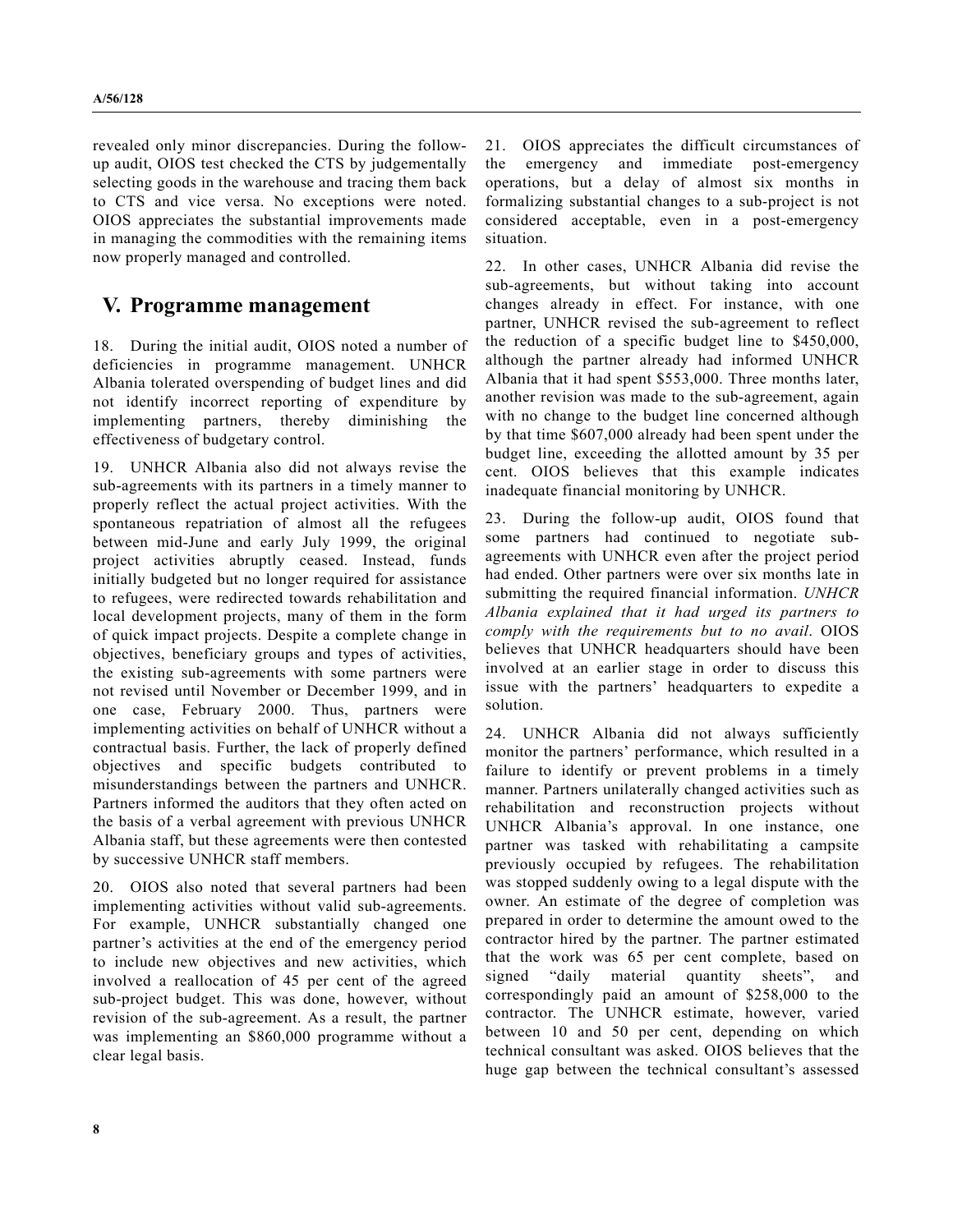completion rate of 10 per cent and the partner's reported completion rate of 65 per cent, on the basis of which it paid would have been identified earlier on if UNHCR Albania had more timely monitored the project. UNHCR also could have verified whether the amount paid by the partner was justified. This points to the need for strengthening project monitoring. *UNHCR Albania agreed that serious discrepancies existed in the reporting of the project and that the exact completion rate was only an estimate at best. However, notwithstanding serious doubts about the reports submitted, UNHCR Albania does not see a sound legal basis for recovering funds from the partner*.

## **VI. Taxation**

25. According to the 1946 Convention on the Privileges and Immunities of the United Nations, to which Albania is a party, Member States will make appropriate administrative arrangements for the remission and return of duty or tax charged on important purchases made by the United Nations for official use. In 1999, UNHCR Albania paid a value added tax (VAT) totalling more than \$61,000, for which reimbursement was still pending.

26. *Subsequently, UNHCR Albania confirmed that close to \$55,000 had been recovered and the remaining amount related to payments not eligible for a tax refund. UNHCR Albania has further confirmed that, for purchases made in 2000, a total of \$15,000 had already been refunded and that currently reimbursement is sought and obtained on a monthly basis without problems*. OIOS is pleased to note that the efforts made by UNHCR Albania have been successful and that the tax privileges stipulated by the 1946 Convention are now granted without problems.

27. Much higher amounts, however, were charged for purchases made by UNHCR partners for programme purposes. At the time of the initial audit, one partner said it had already paid about \$500,000 in VAT and was planning to seek reimbursement. That partner subsequently revised its estimate of reimbursable VAT downward because of the requirements of the Government but did not quantify the amount. During the follow-up audit, OIOS learned that several partners were in negotiations with the Government but it was a time-consuming and unproductive process. *UNHCR Albania informed the auditors that the Government of Albania challenges the application of the 1946*

*Convention on the Privileges and Immunities of the United Nations made by UNHCR partners*. Indeed, neither the 1946 Convention nor the 1994 cooperation agreement between UNHCR and the Government of Albania contains a stipulation on tax exemption for UNHCR partners. Given this legal situation, local purchases by implementing partners should have been kept to a minimum. UNHCR Albania, on behalf of its implementing partners, together with other United Nations agencies should nevertheless continue to negotiate with the Government of Albania for an amicable solution to obtain at least a partial refund of the significant amounts of VAT charged in the past. Partners should be urged to submit proper documentation for any VAT payments made from UNHCR project funds without further delay.

28. OIOS noted that a similar situation exists in a number of other countries that are parties to the 1946 Convention on the Privileges and Immunities of the United Nations, thus increasing the cost of goods and services purchased by UNHCR partners for humanitarian purposes. UNHCR should therefore renegotiate, where appropriate, the cooperation agreements with a view to extending the tax exemption to programme purchases made by implementing partners with UNHCR funds. Pending a solution, UNHCR should not delegate purchasing to implementing partners and should ensure that invoices are always in the name of UNHCR. The Office of Legal Affairs has recently clarified that UNHCR is indeed entitled to reimbursement of any VAT payments on goods purchased by UNHCR for use either by UNHCR or its implementing partners for official UNHCR purposes. Significant tax savings would result if implementing partners avoided making purchases with UNHCR funds.

# **VII. Staffing**

29. Delays in recruiting and assigning appropriate staff as well as the high turnover of such staff explains many of the problems encountered during both audits. For example, one telecommunications staff member said he had been requested for Albania in early April 1999, but arrived there only in May since it took over a month to process the travel request. During the initial stages of the crisis, immediate deployment of telecommunications/computer personnel could have facilitated communication between the various offices.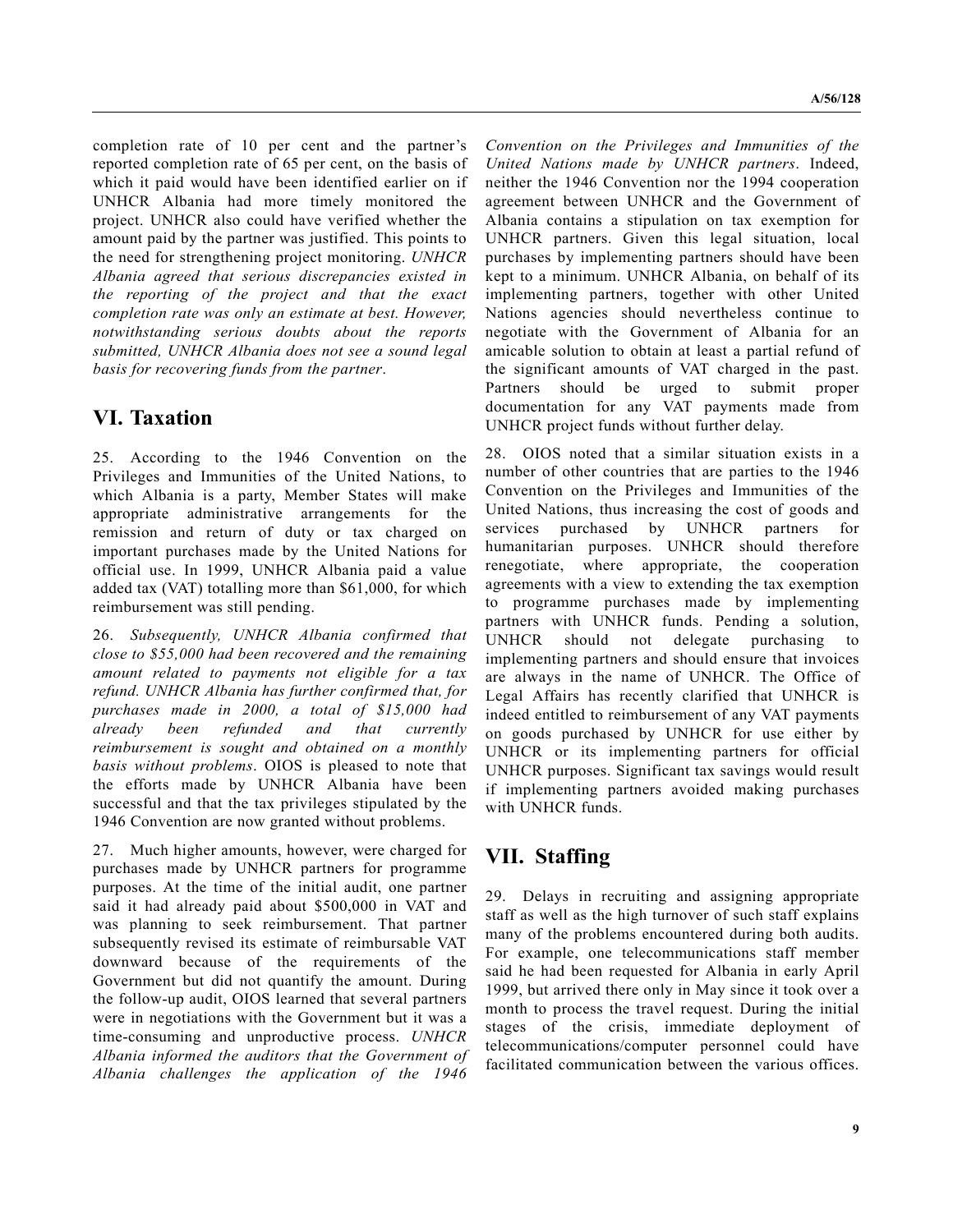According to one logistics officer, during the first week of the emergency, the office in Albania was severely understaffed in relation to the number of refugees and commodities entering the country. This was a critical phase of the operations, and out of necessity, many activities devolved to prefectures and contractors with minimum monitoring. Furthermore, while the auditors found that many staff members were very capable and extremely conscientious, others lacked expertise in the area to which they were assigned. Between the end of March and mid-August 1999, three successive administrative officers had been assigned to Tirana. Even under normal circumstances, this kind of turnover disrupts the continuity of operations. Under emergency conditions, the negative impact on operations is further exacerbated.

30. The auditors noted that some staff members felt that adherence to UNHCR rules and regulations was of a lesser priority under emergency conditions. Certain staff members stated explicitly that the emergency operation took precedence over strict adherence to rules and regulations. OIOS agrees that, during an emergency, certain regulatory and procedural requirements may have to be reduced in order to address effectively the refugees' immediate needs. However, it cannot be left to the discretion of individual managers and other staff members in the field to decide ad hoc whether, and to what extent, existing rules and procedures shall be complied with. There is a need for a clear policy determining which rules and procedures may be applied differently under a formally declared emergency operation. For example, the dollar thresholds requiring a formal bidding process or requiring the involvement of a contracts committee might be increased; the level of delegation of authority to the field might be increased; a significantly higher transaction limit for cash payments might be established; approval requirements for the redeployment of assets between different countries of an emergency situation might be simplified or waived; budgetary transfers within project budgets might be authorized at the highest level (sector level) and at a higher rate than the usual 15 per cent; procedures for recruitment and posting of staff might be simplified and shortened. UNHCR should determine to what extent such a liberalization of rules and procedure is warranted.

31. Some staff members responsible for negotiating the initial sub-agreements and dealing with the partners concerning the use of assets had left Albania prior to the initial audit mission. Remaining staff members were revising the budgets, not only to reflect the postemergency phase, but also to adjust some budget lines previously agreed to orally. This often proved difficult because the rationale for using particular budget lines and the amounts allocated were not always clear.

32. OIOS appreciates that many of the UNHCR international staff members involved in the 1999 emergency operation are no longer in Albania. Nevertheless, current staff are responsible for addressing the problems incurred before their tenure. The staff generally were commendable in executing their responsibilities but their lack of first-hand knowledge about the 1999 operations hampered their efforts to resolve problems.

33. Although UNHCR has an emergency management response team, which can deploy almost immediately after a refugee crisis is identified, the team is committed to remaining in the emergency situation for two months, a limited period of time. The initial deployment of the emergency management response team is often followed by a sequence of shortterm assignments of staff members until a regular posting takes effect. OIOS believes that key staff members serving in an emergency operation should be assigned for a minimum period of time, and that whenever a rotation is required, proper hand-over procedures need to be arranged. Given the frequent staff changes during emergency situations, proper documentation of decisions becomes even more important. While noting that many of the above issues have been extensively addressed in the independent Kosovo evaluation and discussed in the standing committee meetings of the UNHCR Executive Committee, OIOS will review the UNHCR staffing of emergency operations during the course of 2001 to identify and analyse general problems and assist in addressing them.

## **VIII. Implementing partners**

34. During the initial audit, in certain instances, the auditors were unable to verify the partners' expenditure in full because budgets were still under revision to reflect programme changes resulting from the end of the emergency phase. Furthermore, access to records was, in some cases, limited. One objective of the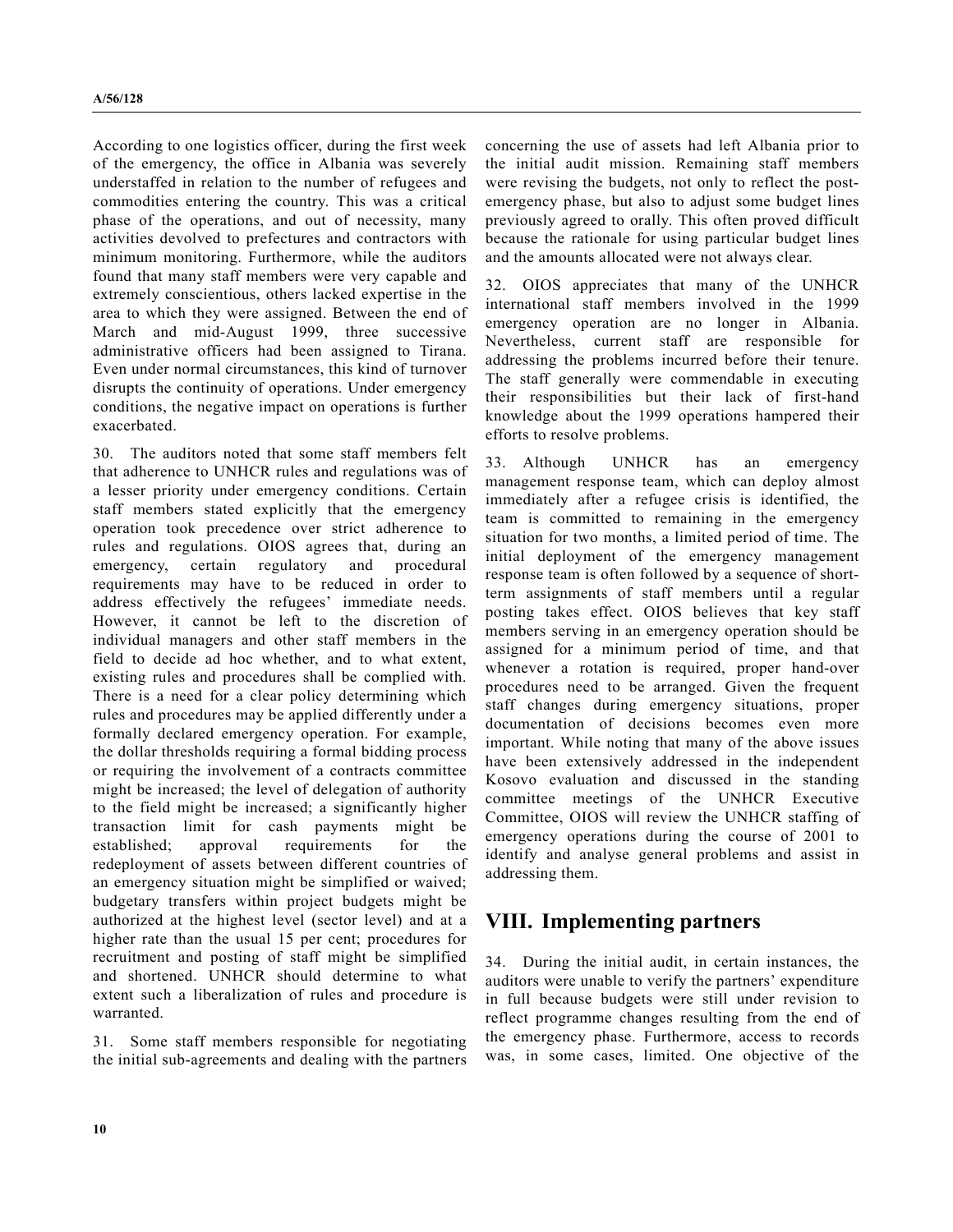follow-up audit was to review the final information reported by the partners.

35. Several partners submitted their final financial reports to UNHCR with considerable delay. This forced UNHCR to keep the project open for months after its planned closure. As of November 2000, one partner still had not submitted its final report in full, as required, citing staff turnover and record-keeping difficulties as reasons for the delay. *UNHCR Albania informed OIOS that the partner eventually provided the report in December 2000*. Another partner did not submit its final financial report until September 2000, for a sub-project that had ended in December 1999. The partner explained that the delay was due to UNHCR Albania's indecisiveness on how to report certain expenditures. *UNHCR Albania refuted this, saying the delay was a result of an incorrect final financial report and staff turnover by the partner*.

36. One partner submitted what was supposed to be its final financial report in June 2000, 10 months after the contractually agreed-upon deadline. The partner, an experienced international non-governmental organization, explained its tardiness by saying that it had been overwhelmed by the massive workload caused by its many activities following the crisis. The report revealed that the partner had overspent the agreed project budget by some \$243,000 or 11 per cent of the budget. This points to serious weaknesses in the partner's budgetary control and financial reporting. The over-expenditure prompted UNHCR to renegotiate several budget lines in July 2000. As a result, the partner agreed to reimburse UNHCR about a third of the over-expenditure (\$85,000) while UNHCR absorbed the difference, increasing the project budget accordingly. The partner resubmitted its final report in August 2000 to reflect the renegotiated budget.

37. This partner was responsible for operating the convoys that transported refugees home. The partner rented vehicles for an initial period of three months, starting in July 1999, at a total cost of \$115,000. The rental fees were paid in advance. Since the operations ceased in August, OIOS believed that UNHCR should not be charged rent for the full three-month period. In the previous audit report, OIOS recommended that the partner reimburse UNHCR approximately \$30,000. *UNHCR Albania considers this issue resolved with the reimbursement of part of the over-expenditure by the partner*.

# **IX. Government partners**

38. During the emergency phase, the implementation of sub-projects with a total value of about \$17 million was entrusted to various government implementing partners. In September 1999, UNHCR Albania engaged an audit firm to review the financial reports submitted by its government partners. While the external auditors were able to issue audit reports with unqualified opinions on five of the sub-projects implemented, they issued a qualified opinion on the sub-project accounts of another ministry. This qualification was based, in part, on the lack of valid supporting documents and unreconciled differences between the balances reported to UNHCR and those presented in the financial records of the ministry.

39. Furthermore, the external auditors submitted reports on two sub-projects totalling over \$13 million implemented by a ministry, for which no opinions could be expressed. These auditors issued a disclaimer of opinion on one sub-project because they were unable to obtain independent confirmation of the accuracy of the amounts recorded as payments to host families. For the second sub-project, they were unable to do detailed testing of accounts at various municipalities because the responsible government officials were not available, could not identify UNHCR expenditures or could not provide supporting documentation. Consequently, the auditors could not express an opinion as to whether the financial statements presented a true and fair view of the receipt and use of UNHCR funds. As a result, UNHCR has no assurance that the bulk of project funds managed by its government partners has been spent and accounted for properly. Given that substantial sums of funds were involved, OIOS recommended that UNHCR not enter into further sub-projects with this partner. *UNHCR Albania responded that further sub-projects with this entity were not foreseen in the short or medium term*.

# **X. Conclusions**

40. **The initial OIOS review disclosed serious shortcomings in the management of the emergency operation in Albania by UNHCR. The follow-up review showed that UNHCR had made considerable progress in addressing the concerns raised. Procurement procedures have been improved, and a pre-qualification of implementing partners is**